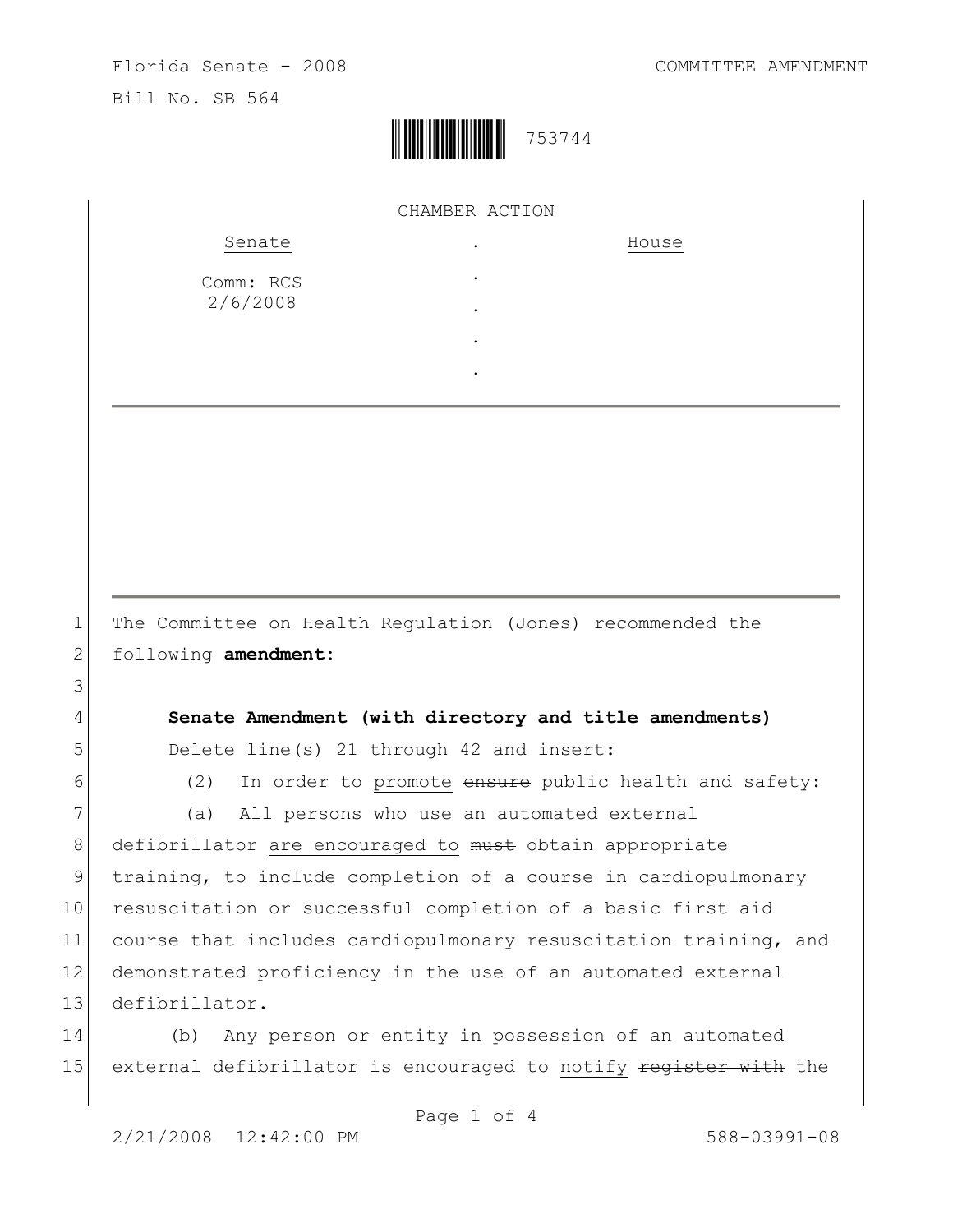Florida Senate - 2008 COMMITTEE AMENDMENT Bill No. SB 564



16 local emergency medical services medical director of the 17 existence and location of the automated external defibrillator.

18 (c) Any person who uses an automated external defibrillator shall activate the emergency medical services system as soon as possible upon use of the automated external defibrillator.

22 Section 2. Subsection (3) of section 768.1325, Florida 23 Statutes, is amended to read:

24 768.1325 Cardiac Arrest Survival Act; immunity from civil  $25$  liability.--

 (3) Notwithstanding any other provision of law to the 27 contrary, and except as provided in subsection  $(4)$ , any person 28 who uses or attempts to use an automated external defibrillator device on a victim of a perceived medical emergency, without objection of the victim of the perceived medical emergency, is immune from civil liability for any harm resulting from the use 32 or attempted use of such device. In addition, notwithstanding any other provision of law to the contrary, and except as provided in subsection (4), any person who makes the device 35 available  $\alpha$  acquired the device, including, but not limited to, a community association organized under chapter 617, chapter 718, chapter 719, chapter 720, chapter 721, or chapter 723, is immune from such liability, if the harm was not due to the failure of 39 such person acquirer of the device to:

40 (a) Notify the local emergency medical services medical 41 director of the most recent placement of the device within a 42 reasonable period of time after the device was placed;

43 (b) Properly maintain and test the device; or

Page 2 of 4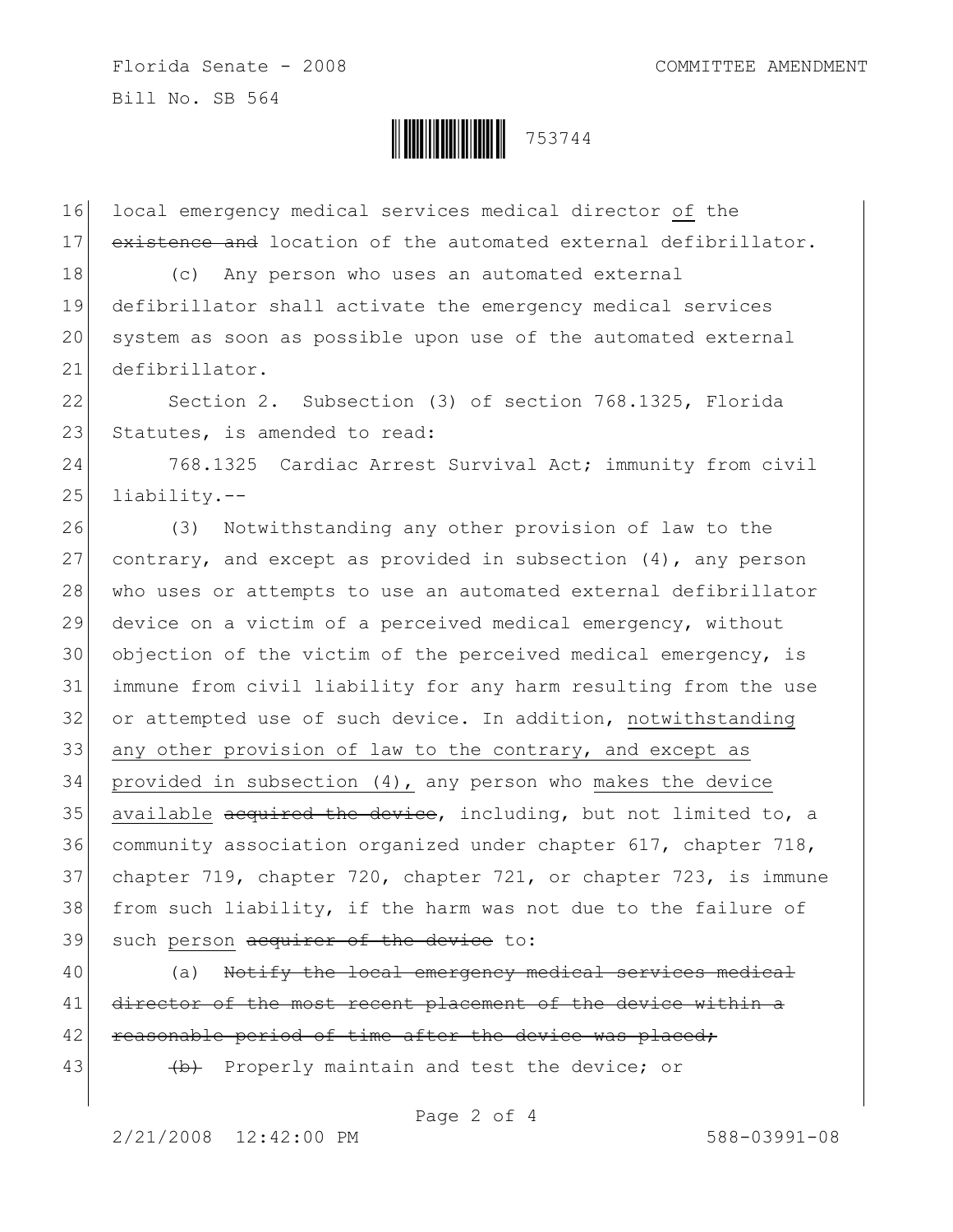Florida Senate - 2008 COMMITTEE AMENDMENT Bill No. SB 564



Page 3 of 4 44 (b)  $\left\{ \frac{e}{c} \right\}$  Provide appropriate training in the use of the 45 device to an employee or agent of the person who makes the 46 device available acquirer when the employee or agent was the 47 person who used the device on the victim, except that such 48 requirement of training does not apply if:  $49$  1. The device is equipped with audible, visual, or written 50 instructions on its use, including the posting of visual or 51 written instructions on or adjacent to the device.  $52$  2.1. The employee or agent was not an employee or agent 53 who would have been reasonably expected to use the device; or 54 3.2. The period of time elapsing between the engagement of 55 the person as an employee or agent and the occurrence of the 56 harm, or between the acquisition of the device and the 57 occurrence of the harm in any case in which the device was 58 acquired after engagement of the employee or agent, was not a 59 reasonably sufficient period in which to provide the training. 60 61 Redesignate subsequent sections. 62 63 ================ T I T L E A M E N D M E N T ================ 64 And the title is amended as follows: 65 Delete line(s) 7 through 8 and insert: 66 67 medical services medical director; amending s. 768.1325, F.S.; 68 revising requirements for civil immunity for use or attempted 69 use of a defibrillator on a victim of a perceived medical 70 emergency; providing an effective date. 71 72

2/21/2008 12:42:00 PM 588-03991-08